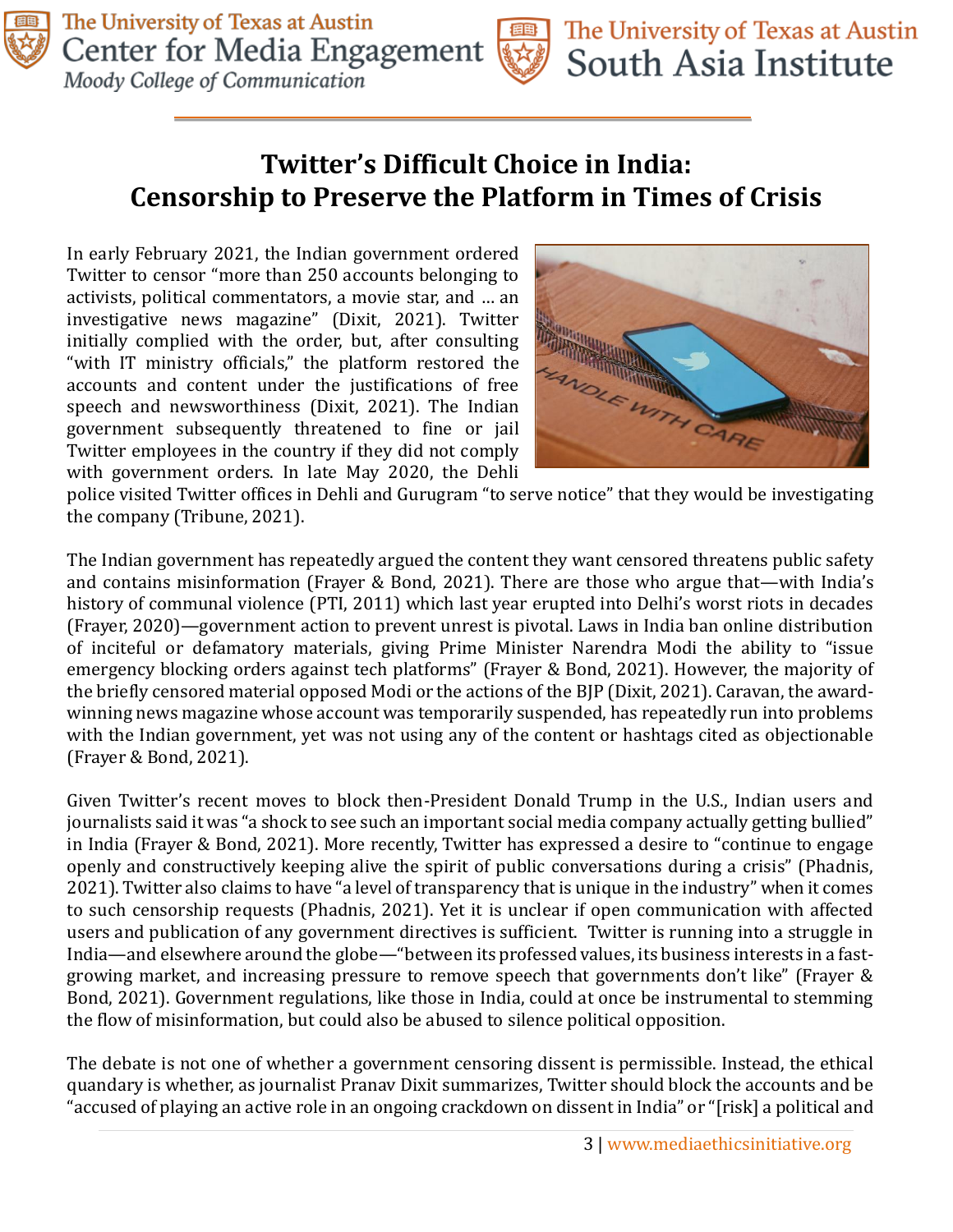

legal shutdown in a major market" (2021). It is ethically imperative to refuse censorship or to save what speech the platform can? This debate has become a matter Twitter's future on the subcontinent. The tech company and the Indian government share a professed value: promoting the truth and weeding out misinformation. Yet, the dominance of Modi's BJP coupled with India's history of political and religious violence potentially makes these values an easy cover for unwarranted censorship.

At the same time as Twitter and the Indian government are engaged in a battle of wills, people in India are using the platform to save lives. For example, Jeevika Shiv—a lawyer and member of a volunteer medical support group—had no luck finding a hospital bed for a desperately sick COVID patient through traditional channels but found one efficiently via Twitter (Kalra & Ghoshal, 2021). Amidst a wave of COVID that sees 250,000 new cases a day in India, people are "turning to Twitter to crowdsource help for oxygen cylinders, hospital beds" and other needs (Kalra & Ghoshal, 2021).

On the other hand—as Prateek Raj, Assistant Professor at the Indian Institute of Management in Bangalore point out—Twitter is not a universal or blameless force for good. Twitter's algorithms promoted an economic boycott of Muslim businesses amidst the aforementioned Delhi riots that killed 53 people, most of whom were Muslims, and allowed #CoronaJihad to trend less than two months later as the pandemic ramped up (Raj, 2021). Beyond being creating "an ecosystem that emboldens hate speech," Twitter is "used as a propaganda machine" by various groups and "is a favored platform for spreading misinformation, [and] disinformation" (Raj, 2021). Both Twitter and the Indian government have an ethical obligation to curb the spread of misinformation. The question is what kinds of government regulations and company protocols can do this without engaging in censorship or promoting propaganda.

## **Discussion Questions:**

- 1. Can Twitter balance the importance of providing a platform for free expression without undermining democratic systems?
- 2. What kinds of regulations might balance the value of free speech without neglecting the spread of misinformation?
- 3. What, if any, ethical obligation does Twitter have to users in India? Is the Indian context different from the struggles Twitter faces in among American users and policy makers?
- 4. Is Twitter most beholden to the Indian government, its employees, or its users?

## **Further Information:**

Pranav Dixit, "Twitter unblocked accounts that criticized India's government. Now, its employees are being threatened with jail time unless it blocks them again." BuzzFeed News, February 3, 2021. Available at:<https://www.buzzfeednews.com/article/pranavdixit/india-threatens-twitter-jail>

Lauren Frayer, "Delhi riots aftermath: 'How do you explain such violence?'" NPR, March 7, 2020. Available at: [https://www.npr.org/2020/03/07/812193930/delhi-riots-aftermath-how-do-you](https://www.npr.org/2020/03/07/812193930/delhi-riots-aftermath-how-do-you-explain-such-violence)[explain-such-violence](https://www.npr.org/2020/03/07/812193930/delhi-riots-aftermath-how-do-you-explain-such-violence)

The University of Texas at Austin

South Asia Institute